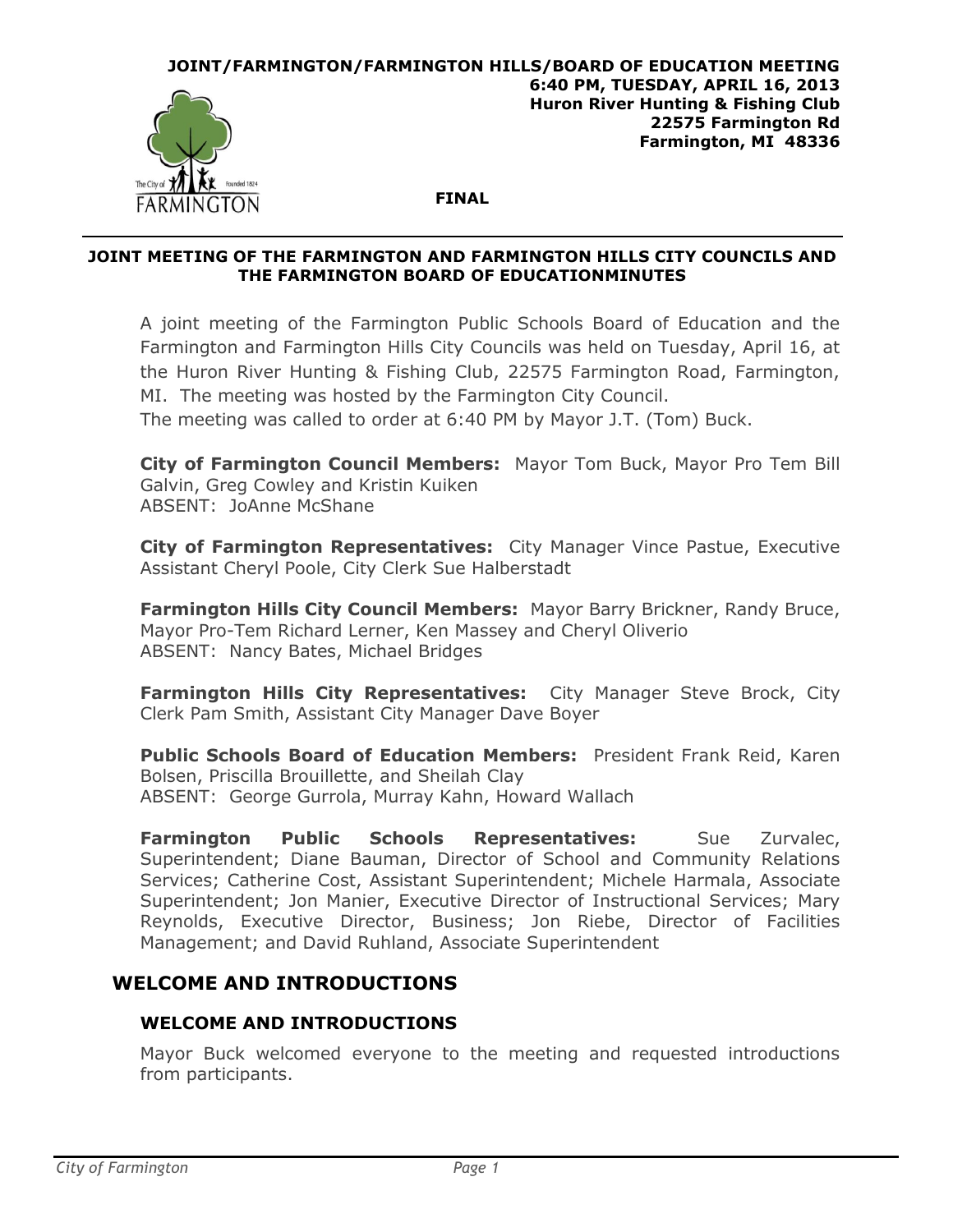## **FACILITIES FORWARD OVERVIEW**

### **FINANCIAL PROPOSAL**

Jon Riebe, Director of Facilities Management, gave a presentation on the recommendations of the Facilities Forward Steering Committee (FFSC) on the proposed upgrade and enhancement of the Schools' instructional and support facilities.

Mr. Riebe discussed the process by which the FFSC developed their proposal.

Mr. Riebe further presented the recommendation of the Capital Finance Planning Task Team (CFPTT) that was to move forward with implementation of the FFSC recommendation by asking voters to approve a bond proposal for \$222 million.

Mr. Riebe discussed the financial options available in funding the renovations including a bond issue and sinking fund. The bond issue was found to be the most viable option structured for 25-years and sold in 3 series. He stated the average cost to homeowners would be between \$8-10 per month.

Mr. Riebe indicated the recommendation is to place the bond proposal on the August ballot. He stated the reasons for choosing an August election included: construction could begin the following summer; yearly costs of repairs and capital improvements are becoming unmanageable; and interest rates are low.

Mayor Brickner noted Congress is considering the elimination of tax free municipal bonds.

Mr. Riebe responded the committee and current legal counsel has not brought this up as a concern.

City Manager Brock asked regarding LEED certified construction incorporating sustainable energy in the proposal.

Mr. Riebe responded any new construction would be energy efficient. He stated it would be difficult to achieve LEED certification because the proposal is for reconstruction rather than new buildings.

Councilmember Galvin asked regarding the status of vacant school properties and bringing them back into the tax roll.

Mr. Ruhland responded they are not acting on this property until the needs of the schools are determined. He stated based on the FFSC recommendation, they now know what properties will not be utilized. He stated he will be bringing his recommendation to the Board of Education to market that property. He noted they are leaning towards demolishing the Maxfield Training Center building. He stated the value is in the land, not the building. He spoke about other school properties that need to be updated or moved.

City Manager Brock felt that the estimated cost to the taxpayers seemed too low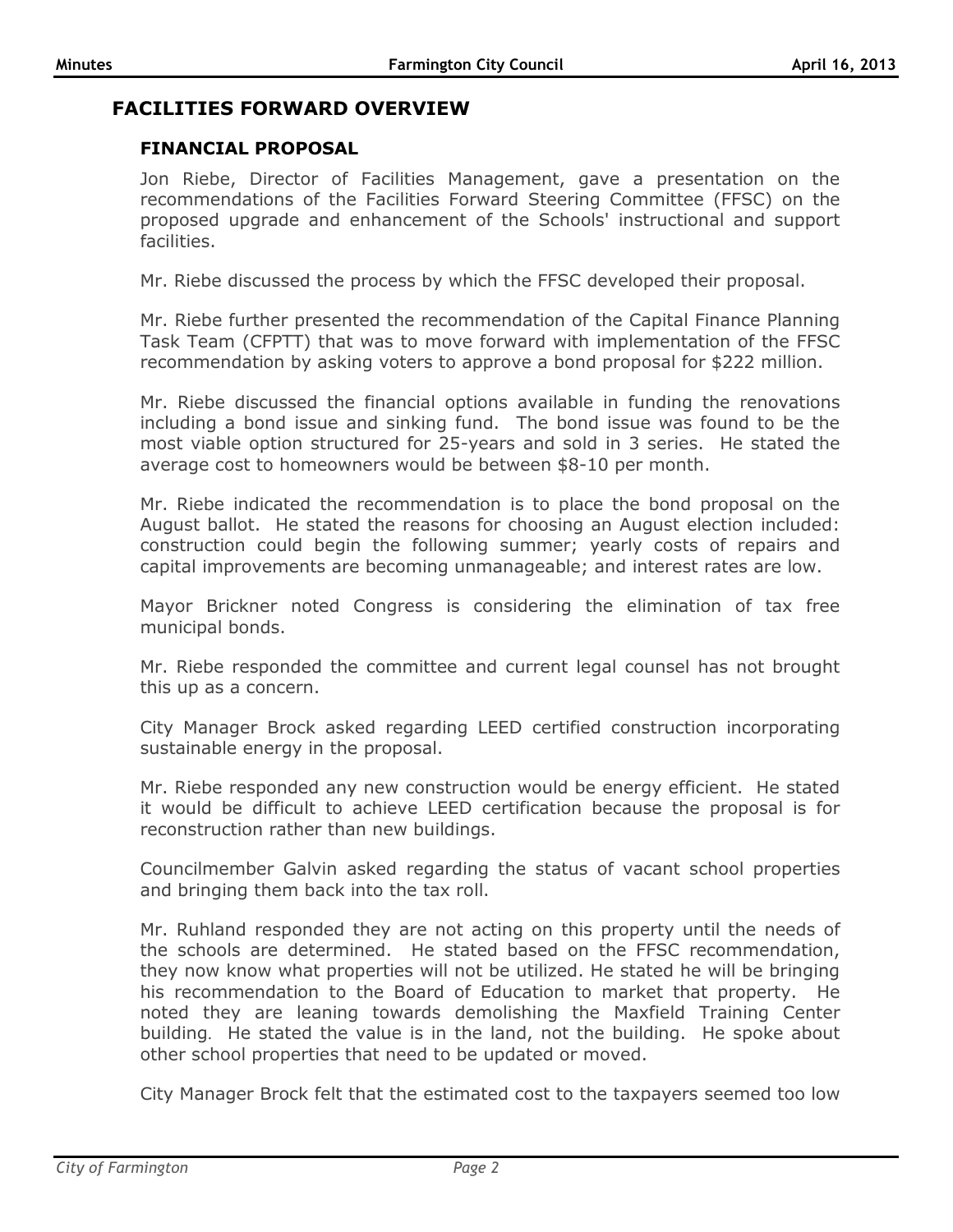for the majority of taxpayers and suggested another review of those estimates.

Councilmember Kuiken expressed concern that the increasing millage rate would make the community less attractive to young families given the current millage rate is already higher than some of the surrounding communities.

Mr. Riebe responded to retain and attract more students the recommended upgrades are necessary to compete with surrounding communities.

Councilmember Cowley asked about the demographic forecast and how declining enrollment will likely be an issue twenty-five years out. He expressed concern that the community is rapidly pricing itself out of the market in terms of investment and young families. He asked what happens if the millage fails.

Mr. Ruhland responded they would go to Plan B which would require \$90 million to upgrade the buildings enough to be sustainable. They would have to go back to the voters with a different plan.

Councilmember Cowley expressed concern that voters would be besieged by both millage increases from the school and both cities.

Mayor Buck pointed out that as a community we are not doing additive math. He stated we are each looking at our numbers in isolation and determining how our objectives will be met. He expressed concern that our millage rates will be cost prohibitive to young families who might otherwise move here.

Responding to a question from Karen Bolsen, Mayor Buck cited future major projects in Farmington including a parking structure that might require a millage increase. He asked how we can keep from pricing ourselves out of the market and accomplish our objectives at the same time.

Responding to a question from Karen Bolsen, City Manager Pastue stated the City's debt levy compared to other cities is very low.

Mayor Buck noted we are not just looking at debt ratio, but the millage taxpayers see on their bill.

Councilmember Cowley pointed out Farmington's total millage rate is in the top five in Oakland County. He noted high millage rates can deter developers.

Dr. Massey asked if community groups will have access to the new facilities outside of school hours. He noted the Emergency Preparedness Commission holds a very popular program twice a year that requires a larger facility. He discussed the difficulties they have had in the past in scheduling programs at the schools.

Dr. Massey pointed out that missing from Mr. Riebe's presentation is supporting data that a reconfiguration of the learning environment increases student performance.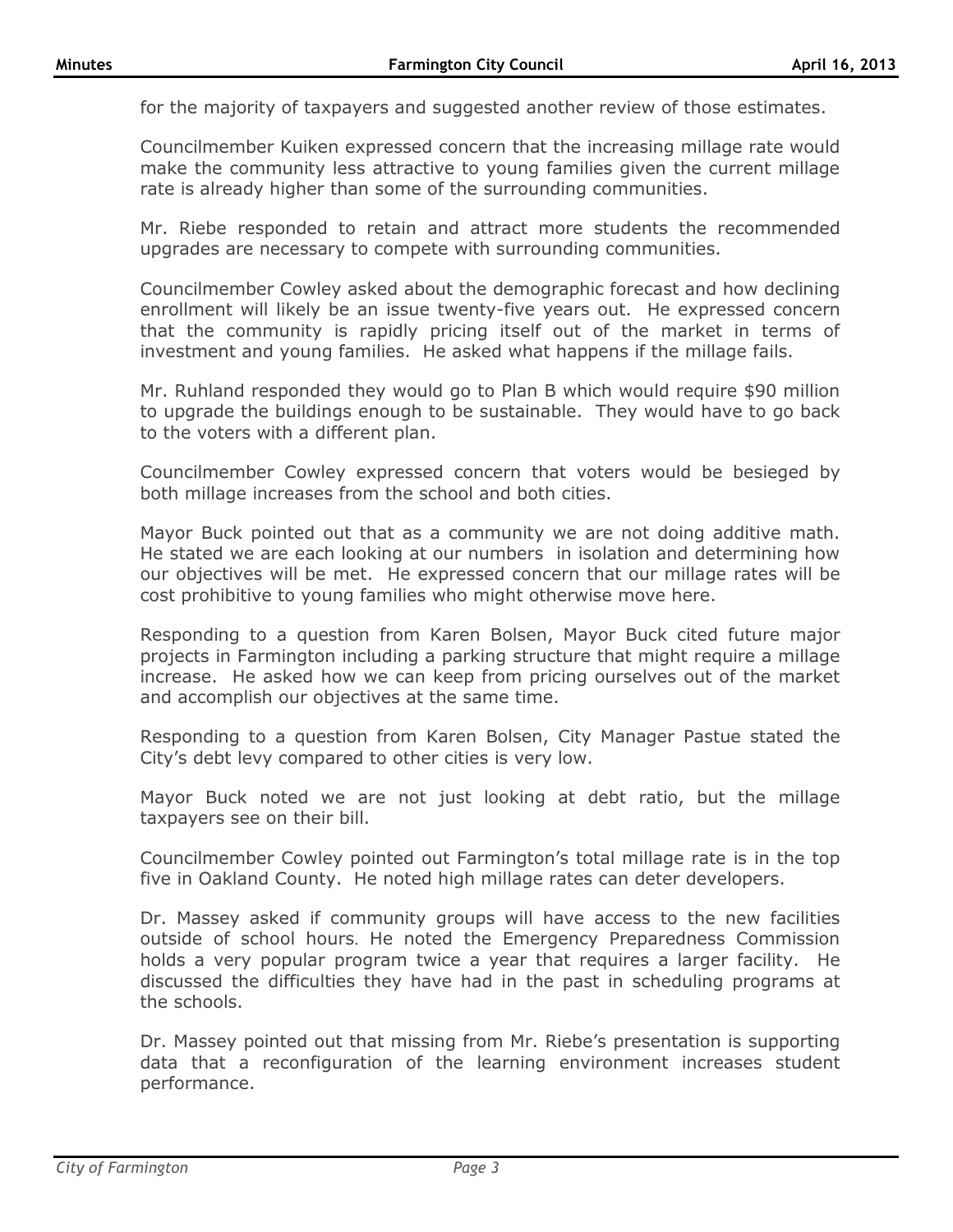Discussion followed regarding how the schools are meeting vocational and technology needs of the students.

## **JOINT TASK FORCE**

### **WHERE WE'VE BEEN AND WHERE DO WE GO**

Frank Reid, President of the Farmington Board of Education, provided an update on the activities of the Joint Intergovernmental Task Force. He reviewed the history of the task force, the guiding principles, and the shared activities/services currently in place.

Mr. Reid stated one of the recommendations of the task force was to combine the dispatch services of Farmington and Farmington Hills. He noted this service has now been combined and the savings are now accruing to the total community.

Mr. Reid discussed other achievements of the task force including: maintenance of school properties and availability of athletic fields that include a dog park. He stated they determined no further savings could be realized on energy/diesel fuel bulk purchase.

Mr. Reid noted IT resource sharing between Farmington and Farmington Hills is moving forward.

Mr. Reid shared that the task force needs more input regarding what other joint ventures can be pursued that would provide economic benefits to the community. He requested ideas be forwarded to Cheryl Poole at the City of Farmington.

Discussion followed regarding bulk purchases including those through the Michigan Intergovernmental Network (MITN).

Councilmember Galvin spoke about the importance of repurposing properties that would increase the tax base. He noted every year the school properties sit costs the City revenue.

### **OTHER ISSUES OF INTEREST**

#### **CPR Training Update**

Diane Bauman, Director of School and Community Relations Services, stated the schools partnered with the cities of Farmington and Farmington Hills to once again hold CPR training for senior high students. She noted last year 150 students were trained in CPR and approximately the same number will be trained this year.

Michele Harmala, Assistant Superintendent, advised they met with the 7th and 9th grade health teachers to discuss incorporating CPR training into the curriculum. She stated the teachers did not see how they could add the training given other state mandated curriculum requirements.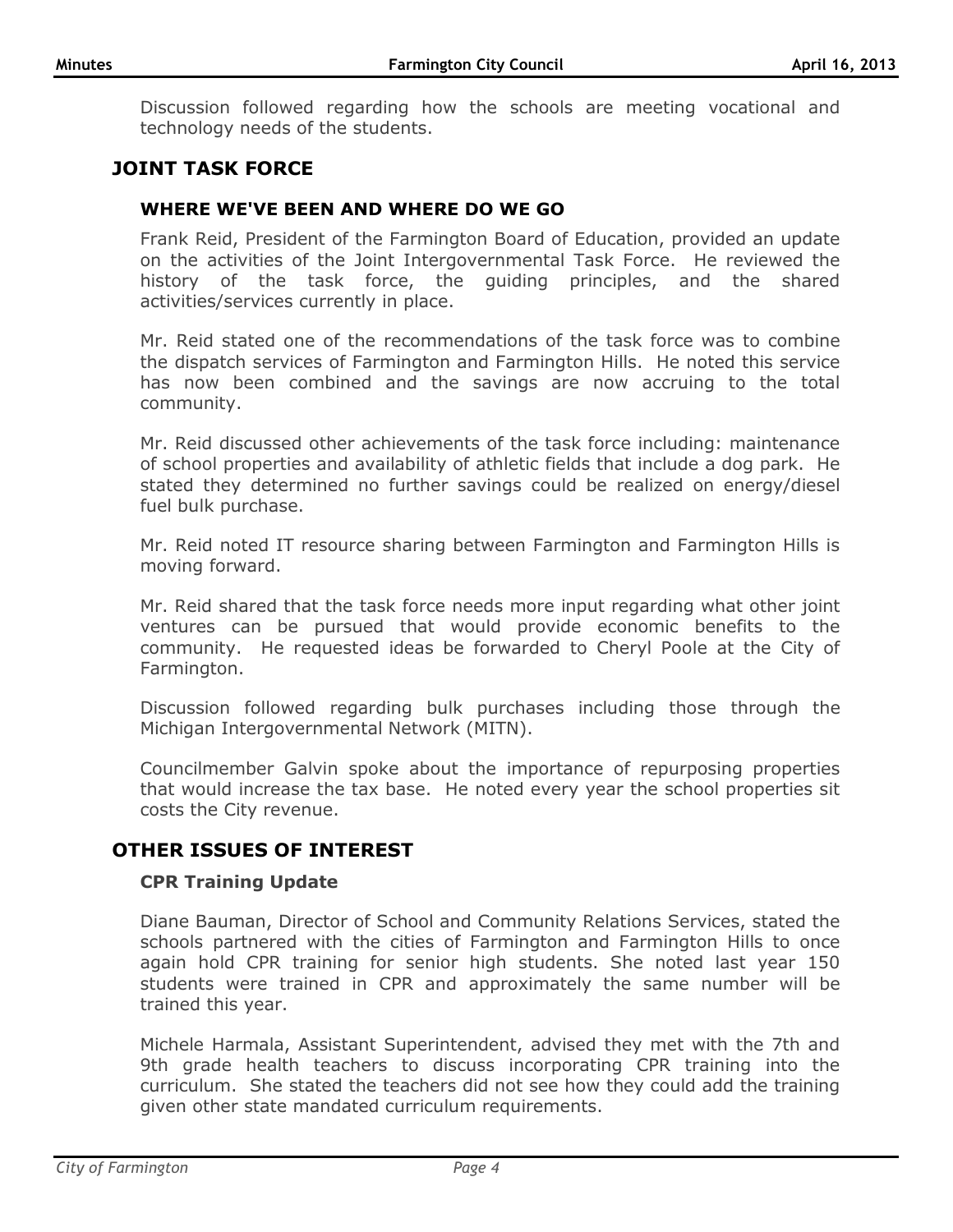Dr. Massey asked how we can be more creative in reaching more students for CPR training. He pointed to a recent report from the Heart Association that indicated the Detroit area has a .6% out of hospital save rate whereas Seattle has a 21% save rate. He noted the difference is teaching CPR in the schools.

Dr. Massey stated the schools should be able to find two hours in the curriculum for CPR training. He noted both cities and Botsford Hospital have expressed support for this issue.

Ms. Harmala stated the teachers understand the importance of this issue, but cannot incorporate given the curriculum requirements at this time.

Dr. Massey expressed the importance for the schools to take a leadership role on this issue.

### **F2H Fit Challenge**

Richard Lerner, Farmington Hills Mayor Pro-Tem, provided an update on the success of F2H Fit Challenge. He reviewed the features of the Fit website and the promotion efforts being made in the community. He encouraged the public to join a group.

#### **Suicide Prevention Task Force**

Dr. Massey advised the Farmington Area Suicide Task Force was formed as a result of the efforts of himself, Nancy Bates and Dr. Randy Bruce to address the issue of suicide threats and attempts.

Dr. Massey stated the mission of the task force is to get information into the hands of citizens so they understand the signs of mental illness and depression. He stated their motto is "let's talk about it."

Dr. Massey noted the approach of the task force is to produce literature that can be distributed as a basis for discussion at resource tables during community conversations.

Dr. Massey discussed the community conversation approach where meetings are held every 3-4 months. He identified some of the topics addressed at these meetings.

Dr. Massey spoke about efforts in the surrounding communities to address this issue. He identified successes as a result of this program.

Dr. Massey stated the program is completely funded through a memorial fund established by he and his wife, Katherine, after their son died. He noted fundraising efforts in the community that will provide additional opportunities to bring in subject material experts.

#### **Dog Park Update**